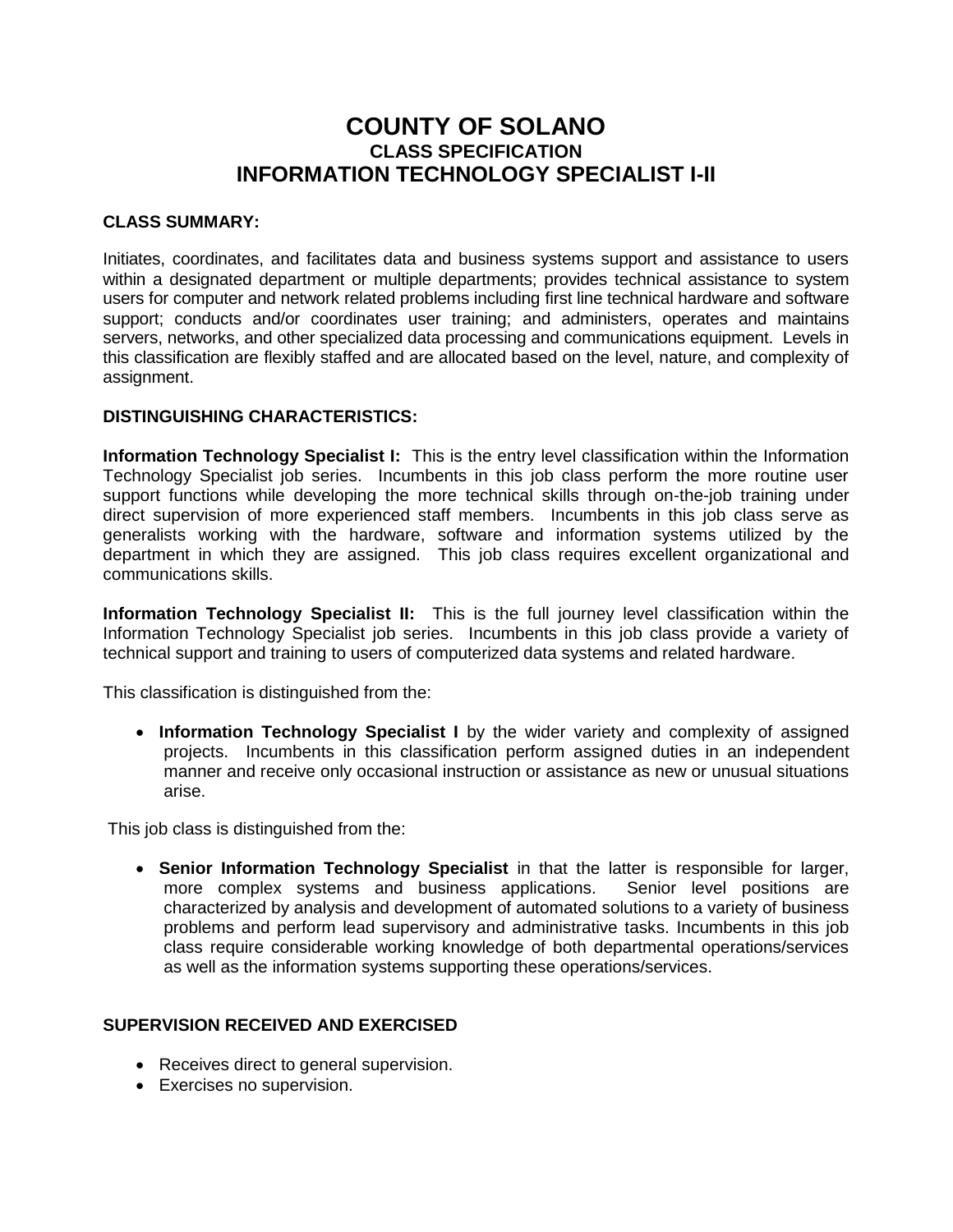County of Solano Class Specification Information Technology Specialist I-II Page 2 of 7

**ESSENTIAL DUTIES:** *This class specification represents the core area of responsibilities; specific position assignments will vary depending on the needs of the department.*

- Provides technical assistance to departmental systems' users; coordinates implementation of software documentation with program modifications; provides technical orientation to newly hired department employees concerning the use of automated systems.
- Makes and maintains positive ongoing relationships with customers and external groups in order to identify community needs, enhance public services, and generate public interest in and support of the department through technology.
- Installs and configures personal computer hardware, peripheral equipment, and systems/applications software; coordinates vendors and technical support for installations, troubleshooting, repair, and maintenance.
- Creates personal computer/minicomputer data base applications for department users; identifies needs, develops system, performs report-writer, and instructs department staff on use.
- Maintains computer security systems on designated databases/systems; controls access to the various departmental and external computer systems, software modules, and functions.
- Coordinates and/or conducts user training on a variety of usual and specialized software applications; participates in the development of user manuals; participates in the design of user training courses/modules.
- Provides first- level user support for departmental staff related to technical questions or problems concerning computer applications software, hardware, data communications and/or networking.
- Acts as an initial resource and interface between departmental users and technical support, application programmers, and hardware/network maintenance contractors/personnel.
- Administers, operates and maintains servers, networks and databases; may host administer, operate and maintain web services using a variety of programming languages; creates, edits and runs scripts and programs.
- Performs routine network administration duties such as monitoring or adding application, users and devices, modifying user profiles, re-setting passwords and file maintenance; documents all network changes and revisions.
- Troubleshoots and maintains networked components including routers, hubs, bridges, and switches.
- Troubleshoots and diagnoses communication equipment problems to ensure functional operation; perform minor repairs; coordinates and oversees the installation of communications wiring and cabling.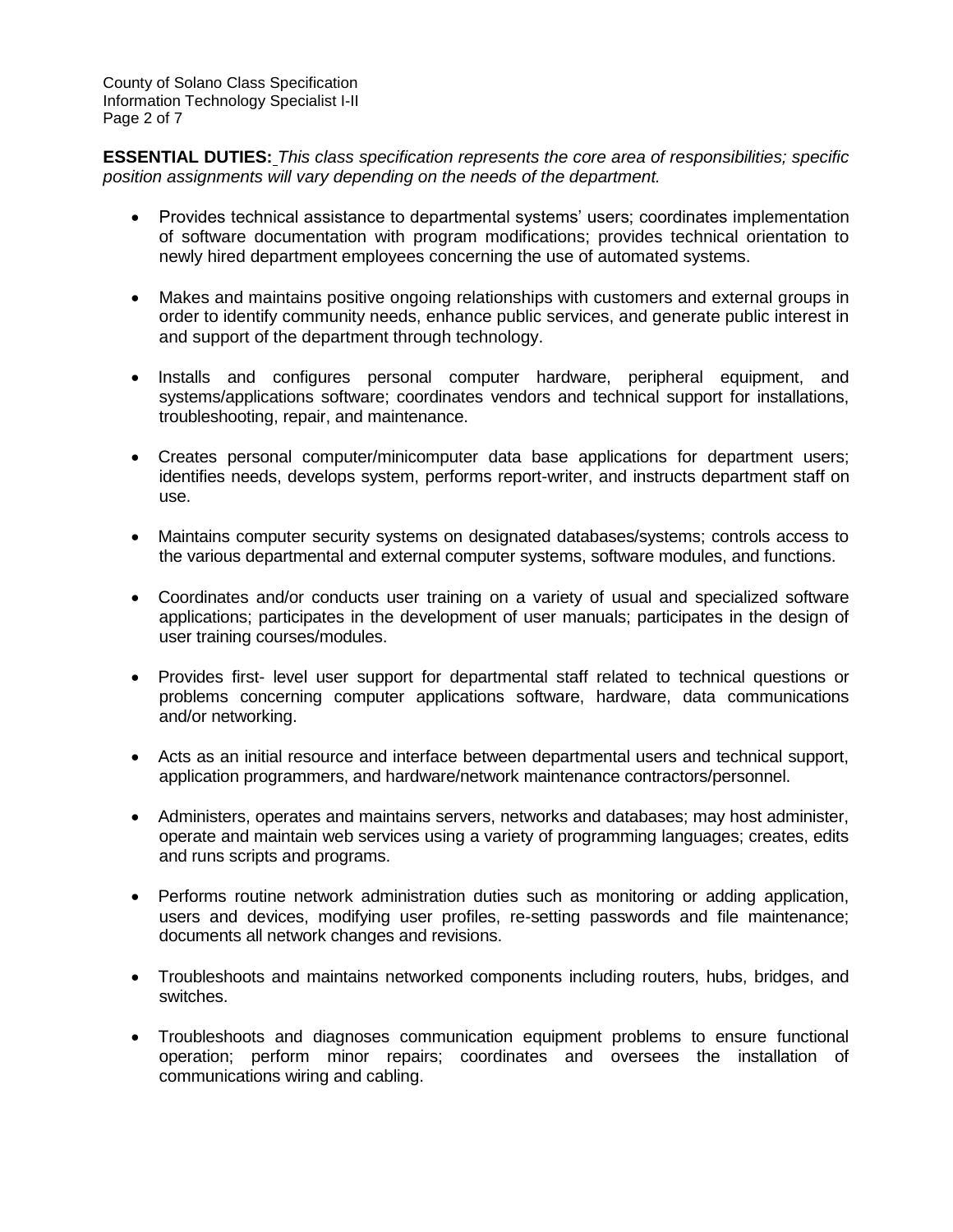County of Solano Class Specification Information Technology Specialist I-II Page 3 of 7

- Participates in the evaluation of current data systems; researches and analyzes available software that would better meet users' needs and operational requirements; assists users in the preparation of systems specifications and requirements; reviews and analyzes submitted vendor proposals for conformity to specifications, expected results and costs; may assist in the selection and monitoring of vendors in the installation and implementation of modified or new systems.
- Participates in the development and application of test criteria and reviews test results of software changes and modifications; coordinates and participates in the development of user reference manuals; coordinates testing and implementation of software programming changes with programmer analysts and other technical staff/consultants.
- Participates in County wide teams as a representative of assigned department in the development and maintenance of major multifunctional and complex systems and the ongoing review of standards, policies, and procedures for Information Services.
- Performs higher level duties in a training capacity.
- Performs other duties of a similar nature or level as assigned.

### **EDUCATION AND EXPERIENCE:**

#### **Information Technology Specialist I**

**Education:** Successful completion of the twelfth grade or its equivalent supplemented by computer information systems user courses or training programs related to general data processing principles, computer operations, and standard government and business applications and operating software programs.

#### **AND**

**Experience:** Two (2) years of progressively responsible experience to include working with computerized data/information systems.

#### **Information Technology Specialist II**

**Education:** Eighteen (18) semester hours is required in Information Technology, Management Information Systems, Networking or a closely related field **OR** eighty (80) hours of designated coursework and/or certification training.

#### . **AND**

**Experience:** Two (2) years of experience performing duties and functions similar in scope, responsibility, and technical expertise to the County's Information Technology Specialist I.

**Note:** Additional experience may substitute on a year for year basis for the educational requirement.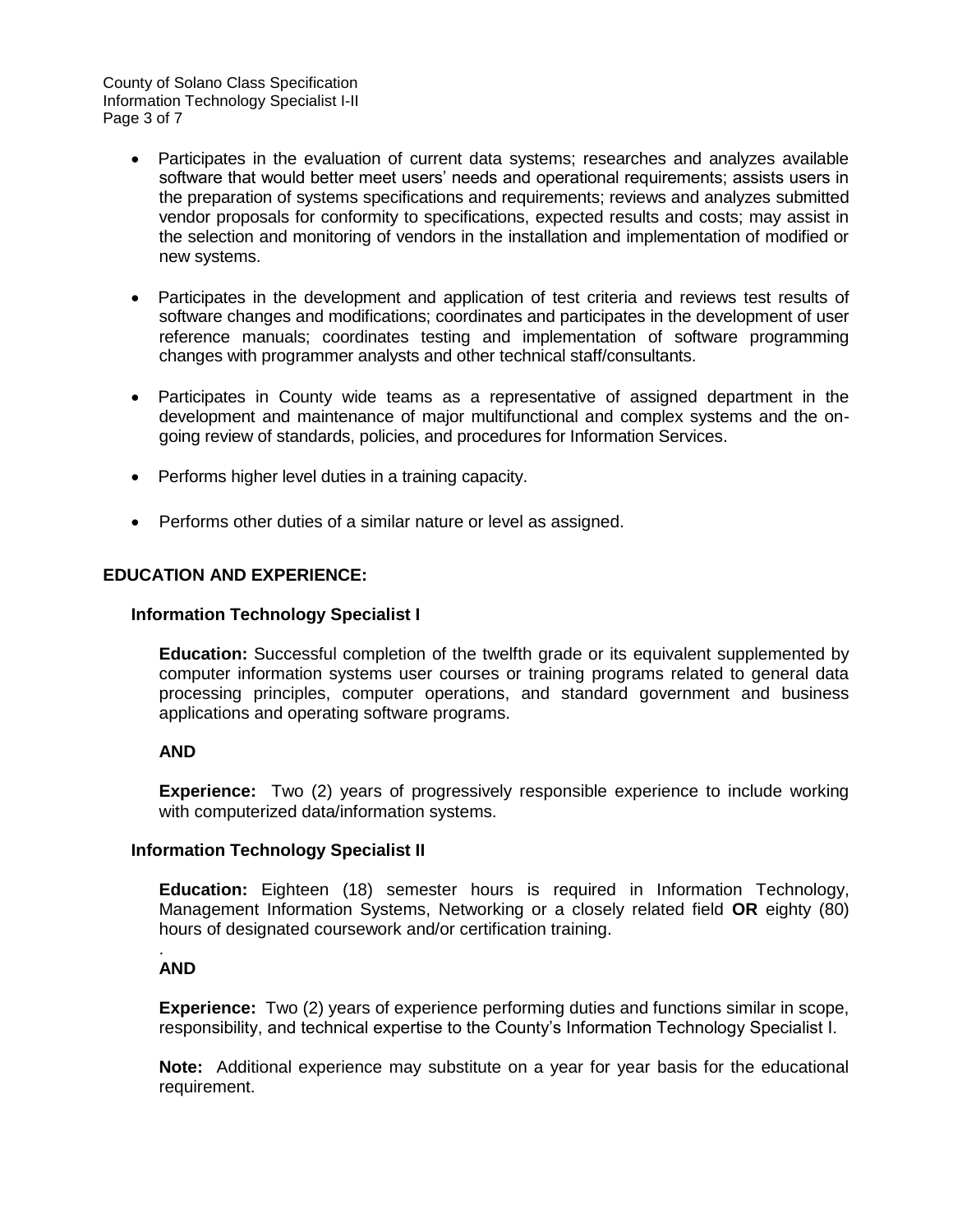County of Solano Class Specification Information Technology Specialist I-II Page 4 of 7

## **LICENSING, CERTIFICATION AND REGISTRATION REQUIREMENTS**:

Applicants may be required to possess a valid California Driver's License, Class C.

**Note:** All licenses, certificates and registrations must be kept current while employed in this class.

### **REQUIRED KNOWLEDGE, SKILLS AND ABILITIES:**

### **Knowledge of:**

- Basic operations, services and activities of a comprehensive information systems program.
- Computerized information systems utilized within the assigned department.
- Usual work methods and techniques utilized by line staff as data systems users.
- Standard and accepted procedures necessary to maintain the integrity and security of data in networked systems.
- Standard and usual computer hardware, applications software, and local area network software.
- Information systems analysis and design.
- Basic operational characteristics of local and wide area network systems.
- Network cabling standards.
- Principles and practices of troubleshooting computer system hardware and software problems.
- Basic principles and practices of technical network administration.
- User training methods and techniques.
- Computer hardware and software error research and correction alternatives.
- Principles and practices of customer service.

#### **Skills and/or Ability to:**

- Utilize basic office and computer equipment.
- Learn and understand the more technical functions of assigned data systems and related hardware/networks.
- Learn the details of operations and services of assigned department.
- Understand and carry out a variety of both written and oral instructions.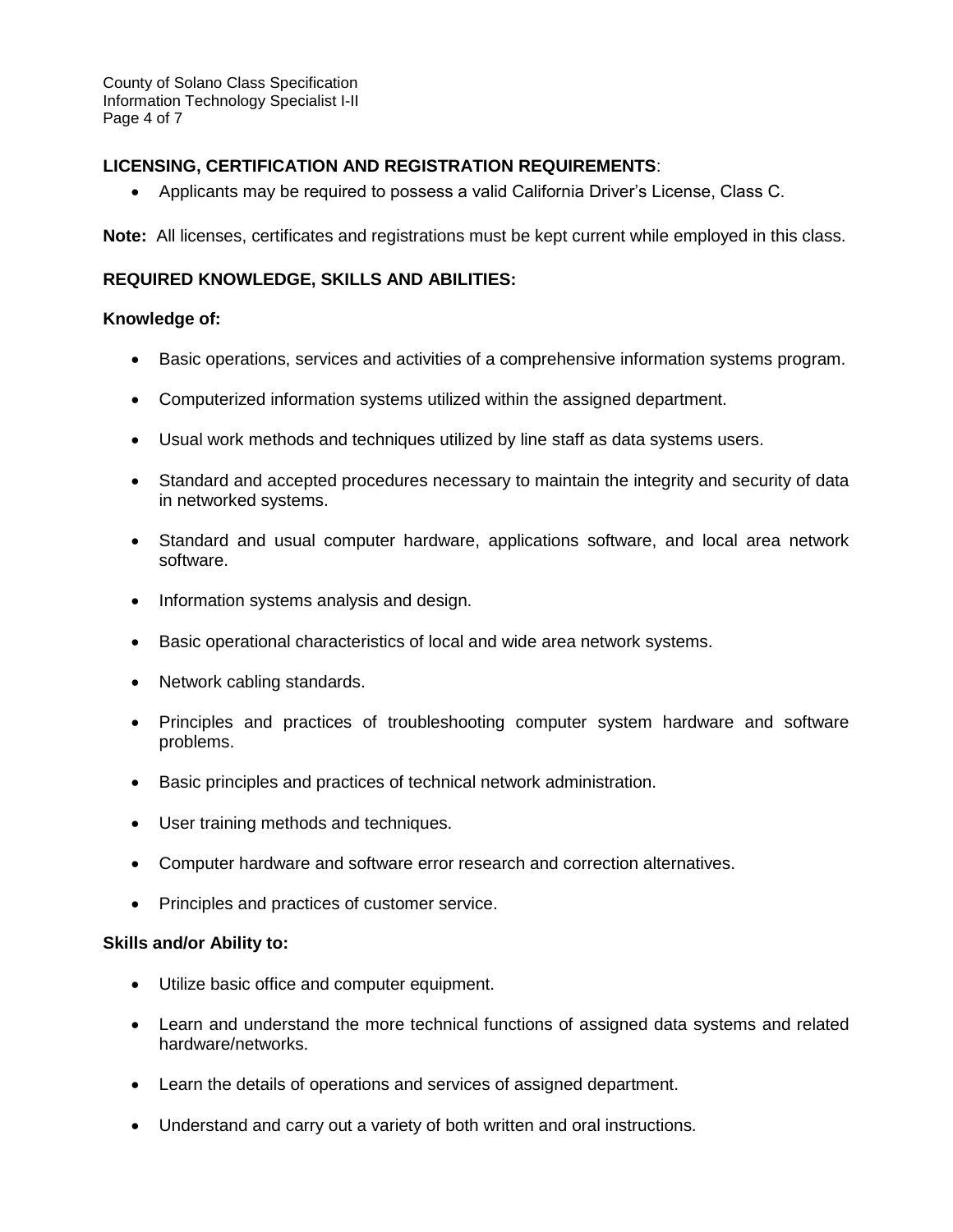County of Solano Class Specification Information Technology Specialist I-II Page 5 of 7

- Understand, interpret, and accurately explain laws, regulations, and policies governing designated program operations.
- Establish and maintain designated documentation and records in an accurate and timely manner.
- Maintain confidentiality of records and information per pertinent laws and regulations.
- Understand designated software uses and applications in relation to departmental goals and processes.
- Collect and analyze data to identify needs.
- Evaluate program/system effectiveness.
- Respond to and identify user computer related problems.
- Troubleshoot a variety of desktop systems hardware and software.
- Perform routine technical maintenance on local and wide area networked systems.
- Test and repair network cabling problems.
- Draw logical conclusions and make appropriate recommendations.
- Successfully communicate and interact with individuals and groups at all organizational levels.
- Communicate clearly, concisely, and tactfully in both oral and written forms.
- Operate a variety of usual and specialized software programs to include word processing, spreadsheets, and specialized databases at a level sufficient for successful job performance.
- Conduct and integrate assigned functions and activities in a cohesive and effective service delivery system.
- Secure cooperation and teamwork among departmental staff and other departments/contractors.
- Schedule, coordinate, and prioritize the work of self and others for successful job performance.
- Meet the physical requirements necessary to perform required duties in a safe and effective manner for self and others.
- Establish and maintain effective working relationships with those contacted in the performance of required duties.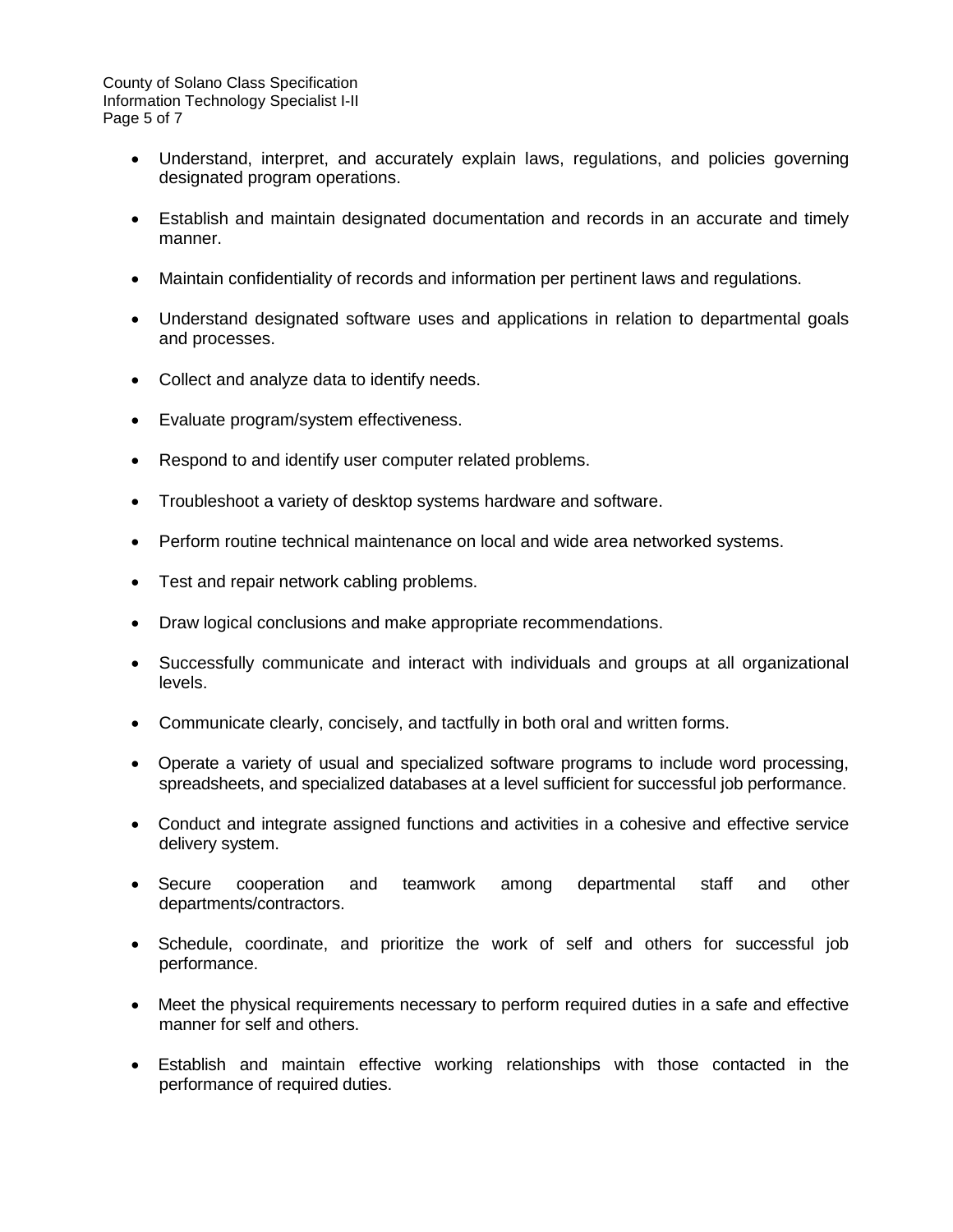County of Solano Class Specification Information Technology Specialist I-II Page 6 of 7

**Information Technology Specialist II– In addition to the knowledge and abilities listed above:** 

### **Knowledge of:**

- Information systems analysis and design.
- User training methods and techniques. Computer hardware and software error research and correction alternatives.

#### **Skills and Ability to:**

- Understand, interpret, and carry out a variety of both oral and written instructions in an independent manner.
- Perform a variety of technical and specialized tasks and functions in an independent, competent, and timely manner.

### **PHYSICAL REQUIREMENTS:**

- Mobility and Dexterity: Positions in this class typically require stooping, kneeling, reaching, standing, walking, fingering, grasping, feeling (i.e. sense of touch), and repetitive motion.
- Lifting, Carrying, Pushing and Pulling -- Light Work: Employees in this class will be exerting up to 20 pounds of force occasionally and/or up to 10 pounds of force frequently, and/or a negligible amount of force constantly to move objects.
- Vision: Positions in this class require the employee to have close visual acuity, with or without correction, to prepare and analyze data and figures, transcribe, view a computer terminal, read, etc. Positions in this class also may require employees to have depth perception in order to operate a motor vehicle.
- Hearing/Talking: Positions in this class require the employee to perceive the nature of sounds at normal speaking levels with or without correction, and have the ability to receive detailed information through oral communication. Positions in this class require the employee to express or exchange ideas by means of the spoken word.

### **WORKING CONDITIONS:**

- Office Work: Employees in this class will most often be working in an office setting.
- Traffic Hazards: Employees in this class may be required to operate a vehicle and thus will be subject to traffic hazards while driving.
- Disruptive/Confrontational Human Contacts: Employees in this class may be subject to disruptive and confrontational people.

### **OTHER REQUIREMENTS:**

• Background Checks: The County may conduct a background check and a reference check on candidates prior to appointment to a position within this class. The background check may include the State of California Department of Justice, the Federal Bureau of